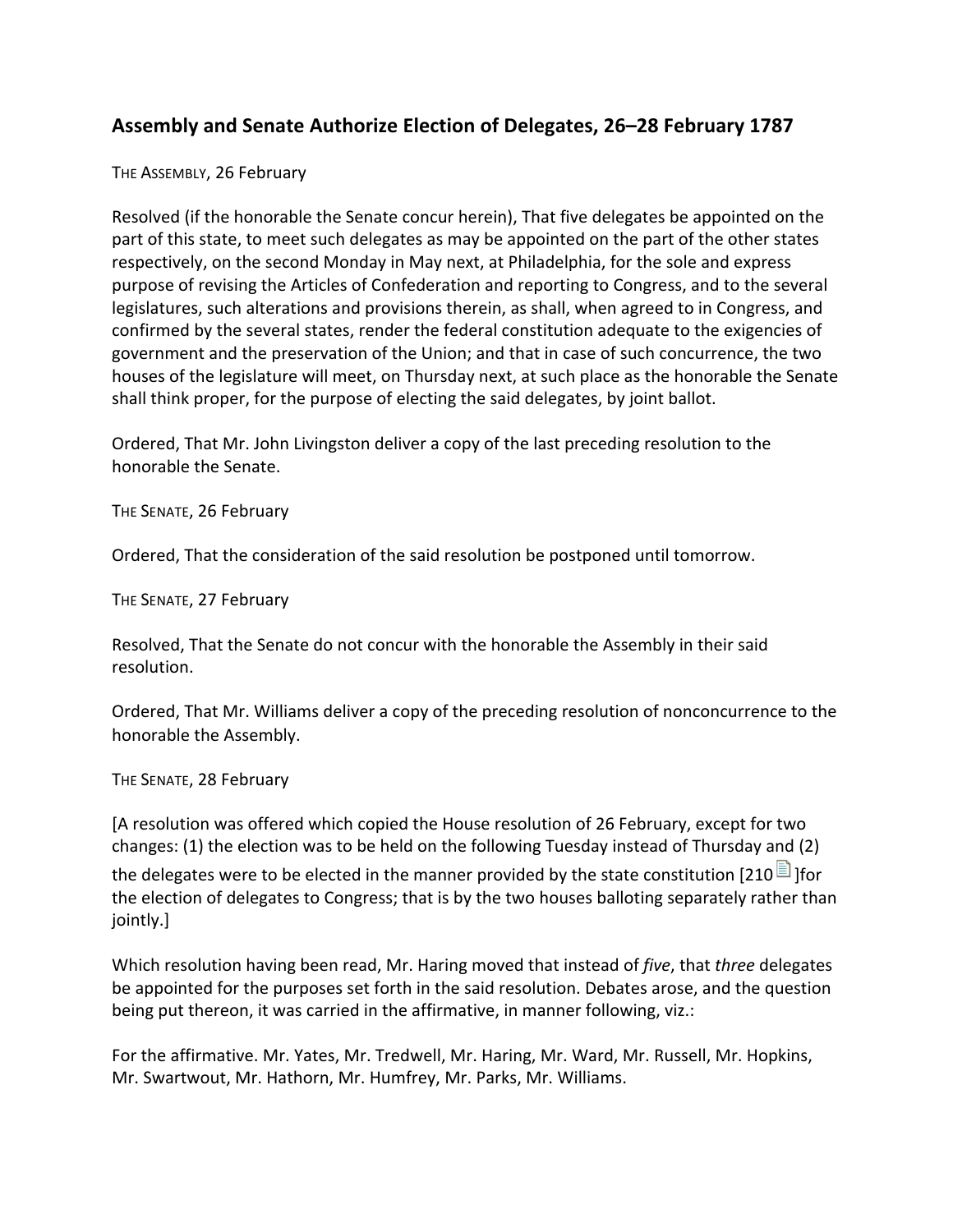For the negative. Mr. Stoutenburgh, Mr. Vanderbilt, Mr. Townsend, Mr. Morris, Mr. Peter Schuyler, Mr. L'Hommedieu, Mr. Philip Schuyler.

Mr. Haring then moved to expunge, after the words "Tuesday next" to the end of the resolution, and to substitute the following, viz.: "Meet at such place as the honorable the Assembly shall think proper for the purpose of electing the said delegates by joint ballot." Debates arose, and the question being put thereon, it was carried in the negative, in manner following viz.:

For the negative. Mr. Stoutenburgh, Mr. Tredwell, Mr. Vanderbilt, Mr. Townsend, Mr. Morris, Mr. Peter Schuyler, Mr. Swartwout, Mr. L'Hommedieu, Mr. Humfrey, Mr. Parks, Mr. Williams, Mr. Philip Schuyler.

For the affirmative. Mr. Yates, Mr. Haring, Mr. Ward, Mr. Russell, Mr. Hopkins, Mr. Hathorn.

Mr. Yates then moved to insert in the said resolution, after the words "and provisions therein," the following, viz.: "not repugnant to or inconsistent with the constitution of this state." Debates arose, and the question being put thereon, it was carried in the negative, in manner following, viz.:

For the negative. Mr. Stoutenburgh, Mr. Tredwell, Mr. Vanderbilt, Mr. Townsend, Mr. Morris, Mr. Peter Schuyler, Mr. L'Hommedieu, Mr. Williams, Mr. Philip Schuyler.

For the affirmative. Mr. Yates, Mr. Haring, Mr. Ward, Mr. Russell, Mr. Hopkins, Mr. Swartwout, Mr. Hathorn, Mr. Humfrey, Mr. Parks.

The Senate being equally divided upon the question, His Honor the President [Pierre Van Cortlandt] voted in the negative. Thereupon,

Resolved (if the honorable the Assembly concur herein), That three delegates be appointed on the part of this state, to meet such delegates as may be appointed on the part of the other states respectively, on the second Monday in May next at Philadelphia for the sole and express purpose of revising the Articles of Confederation, and reporting to Congress and to the several legislatures such alterations and provisions therein as shall when agreed to in Congress and confirmed by the several states, render the federal constitution adequate to the exigencies of government and the preservation of the Union; and that in case of such concurrence the two houses of the legislature will on Tuesday next, proceed to nominate and appoint the said delegates in like manner as is directed by the constitution of this state, for nominating and appointing delegates to Congress.

Ordered, That Mr. Williams deliver a copy of the preceding resolution to the honorable the Assembly.

THE ASSEMBLY, 28 February